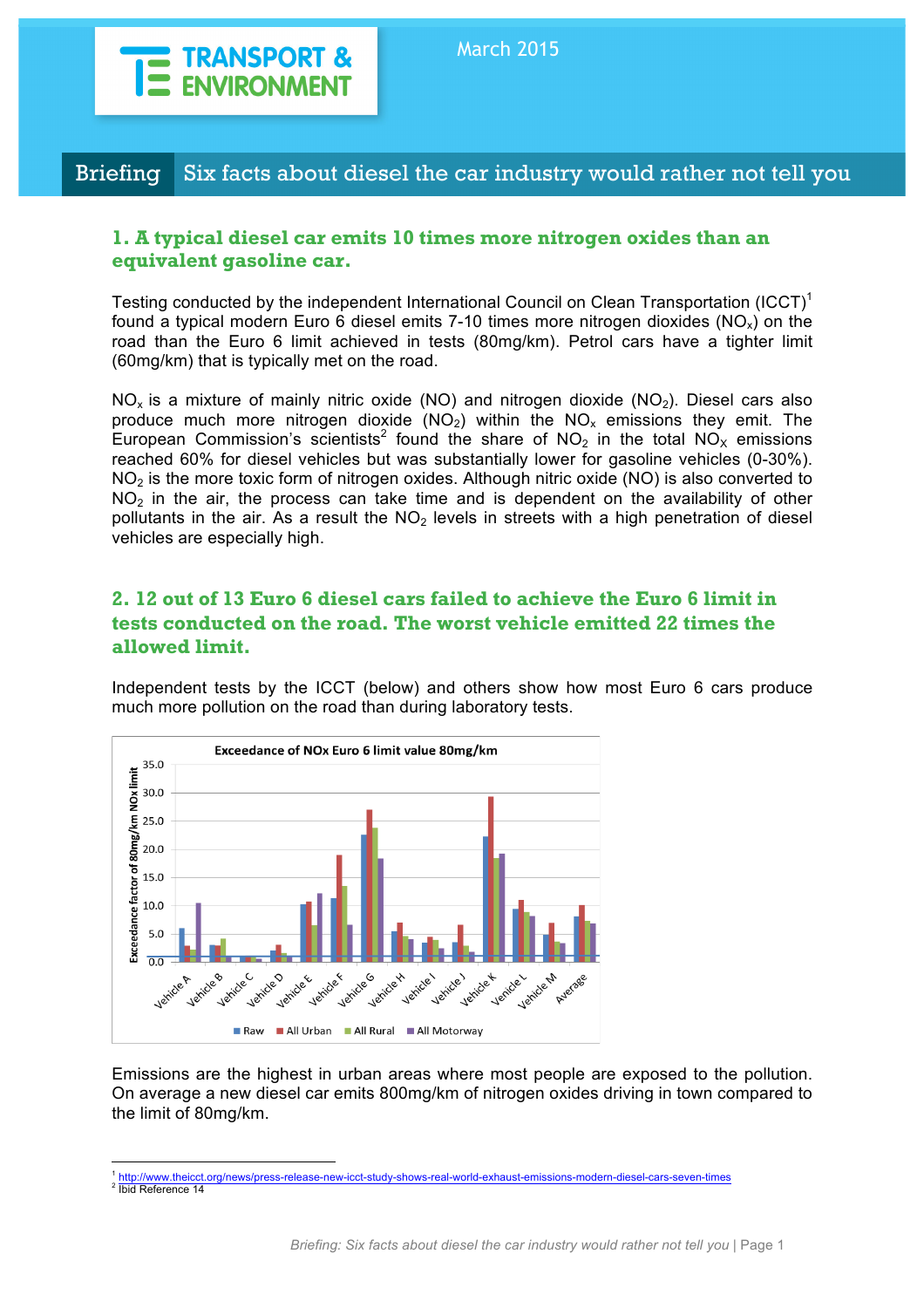## **3. Diesel exhaust fumes cause cancer. Nitrogen dioxide causes a range of short-term health effects, like asthma; and longer-term effects that shorten lifetimes. In the air nitrogen oxides are converted into other harmful pollutants like fine particles and ozone.**

The World Health Organisation has classified diesel exhaust as carcinogenic.<sup>3</sup> It cause lung cancer in humans.

Breathing  $NO<sub>2</sub>$  even for a short time can inflame the airways of healthy people and cause increased symptoms in people with asthma. During periods of high nitrogen dioxide pollution there are increased visits to hospital emergency departments and hospital admissions for respiratory issues. A severe episode of pollution occurred most recently in Spring 2014 when pollution levels reached hazardous levels in London.

Living in a place with high levels of  $NO<sub>2</sub>$  can also produce chronic, long-term health effects. For example, it has been associated with both low birth weight babies and small head circumferences.4 It has also been associated with excess deaths in a large study in Rome and heart attacks<sup>5</sup>

In the air NOx is eventually converted into nitrate aerosol particles that are a significant component of  $PM_{2.5}$  (fine particulates), one of the pollutants of greatest health concern. So although diesel particle filters are reducing direct emissions of fine particles, the  $NO<sub>x</sub>$ emissions are also causing this pollution.

 $NO<sub>x</sub>$  in the air also contributes to the creation of ozone created when it reacts with unburned hydrocarbons (fuel) in the presence of sunlight. Transport has been estimated to be responsible for 45% of the emissions leading to ozone formation.<sup>6</sup> Children, the elderly, people with lung diseases such as asthma and people who work or exercise outside are at risk of adverse effects from ozone. These include reduction in lung function and increased respiratory symptoms as well as respiratory-related emergency department visits, hospital admissions, and possibly premature deaths. Virtually all EU citizens are exposed to ozone above WHO health guidelines.

## **4. The current system for testing cars in a laboratory is obsolete and produces meaningless results – the figures quoted by ACEA.7 The car industry is fighting to delay and weaken new on-road tests precisely because Euro 6 cars cannot achieve the limits set.**

Cars are currently tested in a laboratory using a test called NEDC. The test is outdated and obsolete and produces results for the amount of pollution being emitted that are totally unrepresentative of those achieved by the car on the road. In addition carmakers deploy "cycle beating" techniques to lower the test results still further. One reason carmakers are able to manipulate test is because they pay the organisations overseeing the tests and usually conduct these in their own laboratories.

The introduction of Euro 6 regulations in 2007 was supposed to be accompanied by a new real-world driving emissions test which measured pollution produced on the road – but arguments over how the test should be carried out have delayed its introduction that should have started in 2015.

http://www.iarc.fr/en/media-centre/pr/2012/pdfs/pr213\_E.pdf<br>Pedersen et al, 2013, Lancet Respiratory Medicine 2013;1:695-704<br>Cesaroni, 2014, BMJ 2014;348:f7412<br>EEA 2014<br>http://www.smmt.co.uk/industry-topics/diesel-facts/#r